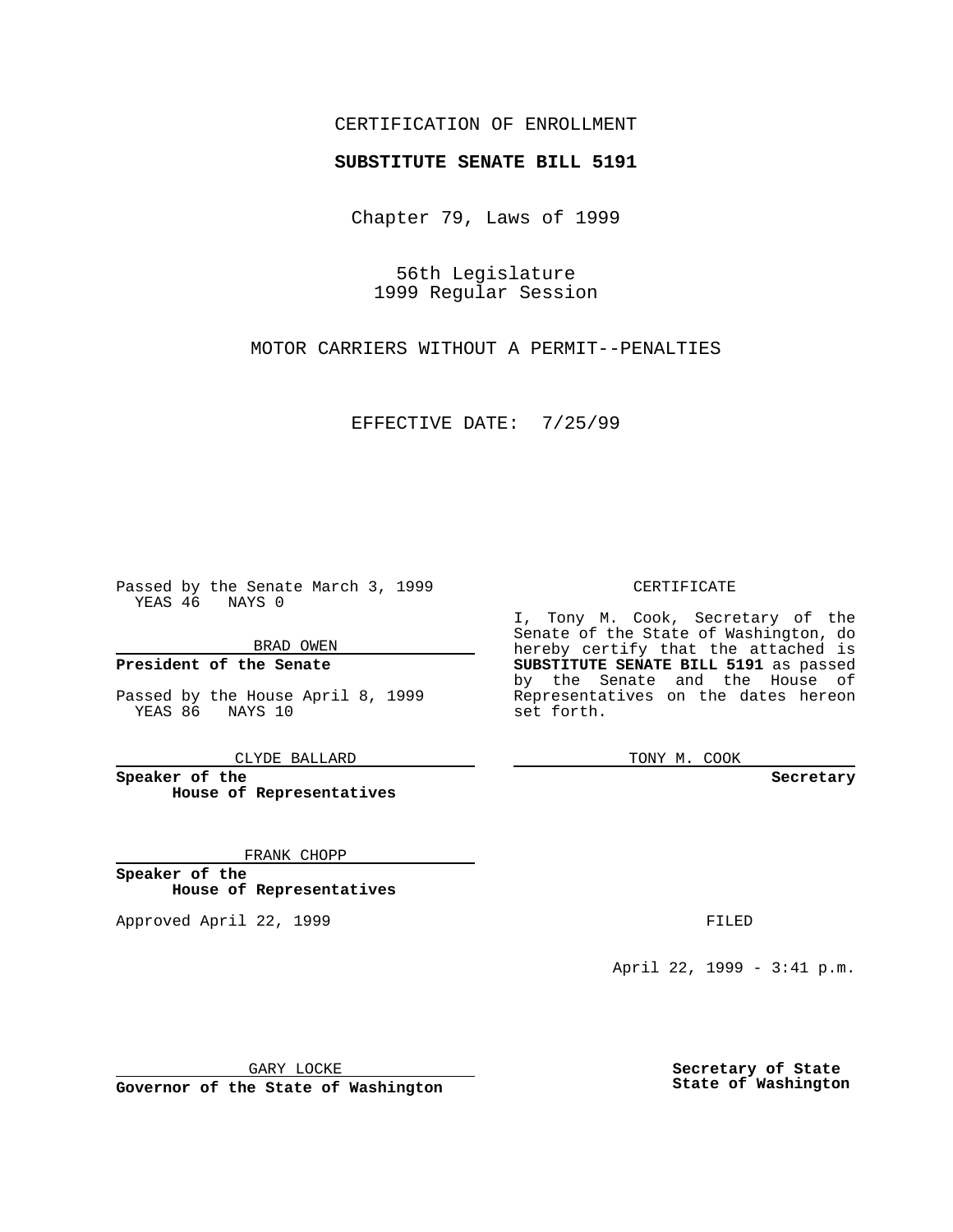## **SUBSTITUTE SENATE BILL 5191** \_\_\_\_\_\_\_\_\_\_\_\_\_\_\_\_\_\_\_\_\_\_\_\_\_\_\_\_\_\_\_\_\_\_\_\_\_\_\_\_\_\_\_\_\_\_\_

\_\_\_\_\_\_\_\_\_\_\_\_\_\_\_\_\_\_\_\_\_\_\_\_\_\_\_\_\_\_\_\_\_\_\_\_\_\_\_\_\_\_\_\_\_\_\_

Passed Legislature - 1999 Regular Session

#### **State of Washington 56th Legislature 1999 Regular Session**

**By** Senate Committee on Transportation (originally sponsored by Senators Goings, Benton, Haugen, Sellar, Patterson, Winsley, T. Sheldon and Costa)

Read first time 02/11/1999.

 AN ACT Relating to motor carriers operating without a permit; amending RCW 81.80.070; and prescribing penalties.

BE IT ENACTED BY THE LEGISLATURE OF THE STATE OF WASHINGTON:

 **Sec. 1.** RCW 81.80.070 and 1963 c 242 s 1 are each amended to read as follows:

 (1) No "common carrier," "contract carrier," or "temporary carrier" shall operate for the transportation of property for compensation in this state without first obtaining from the commission a permit so to do. Permits heretofore issued or hereafter issued to any carrier, shall be exercised by said carrier to the fullest extent so as to render reasonable service to the public. Applications for common or contract carrier permits or extensions thereof shall be on file for a period of at least thirty days prior to the granting thereof unless the commission finds that special conditions require the earlier granting thereof.

16 (2) A permit or extension thereof shall be issued to any qualified applicant therefor, authorizing the whole or any part of the operations covered by the application, if it is found that the applicant is fit, willing, and able properly to perform the services proposed and conform